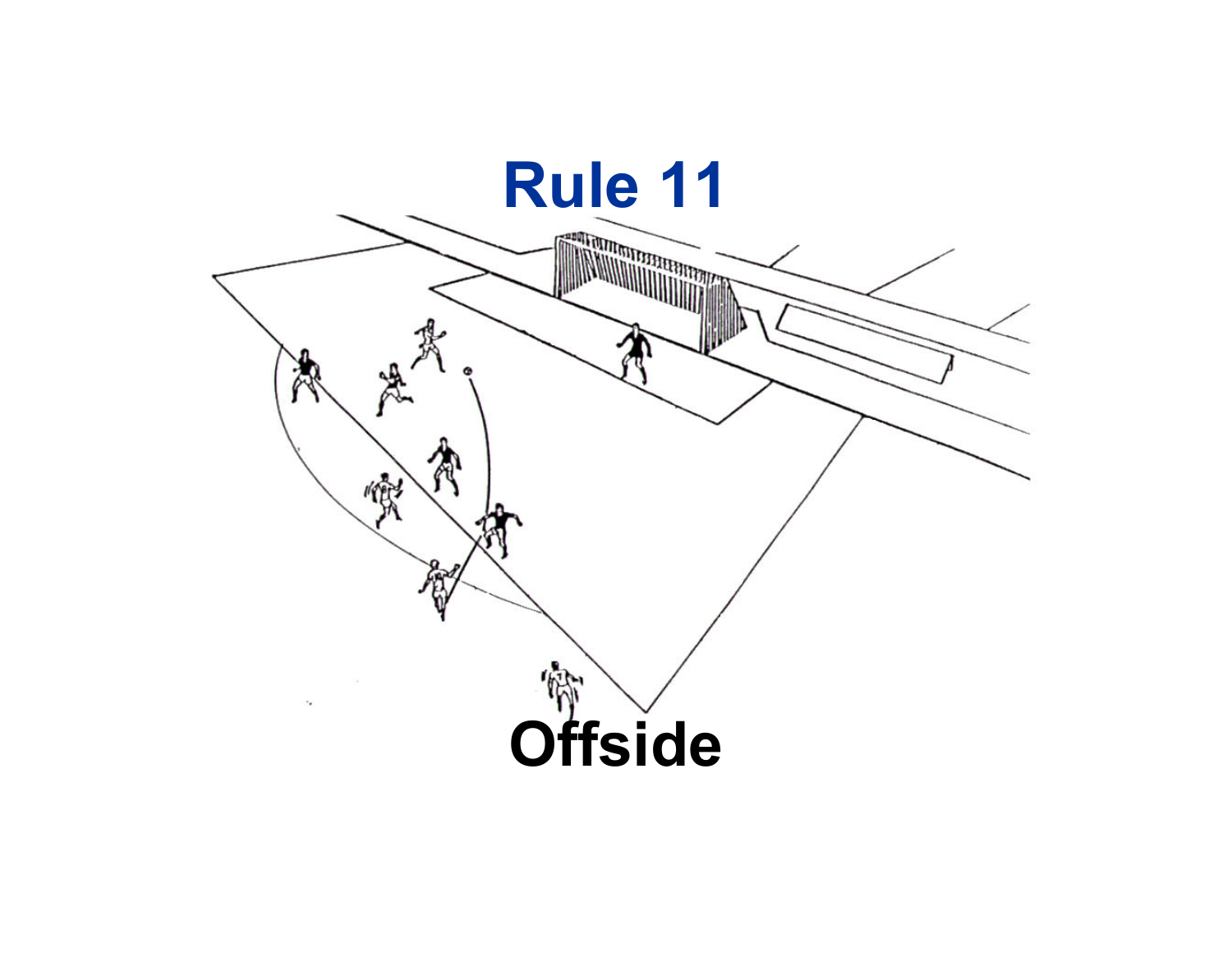# Position

- $\mathrm{\mathbf{\mathbf{x}}}$  Nearer to opponent's goal line than the ball and
- $_\mathrm{\text{x}}$  The second last opponent (last but one) Unless
	- $_\mathrm{\text{x}}$  Is in own half of the field
	- $\mathrm{\mathbf{\mathbf{x}}}$  Is level (even) with second last opponent
	- $\mathrm{\mathbf{\mathbf{x}}}$  Is level with the last two opponents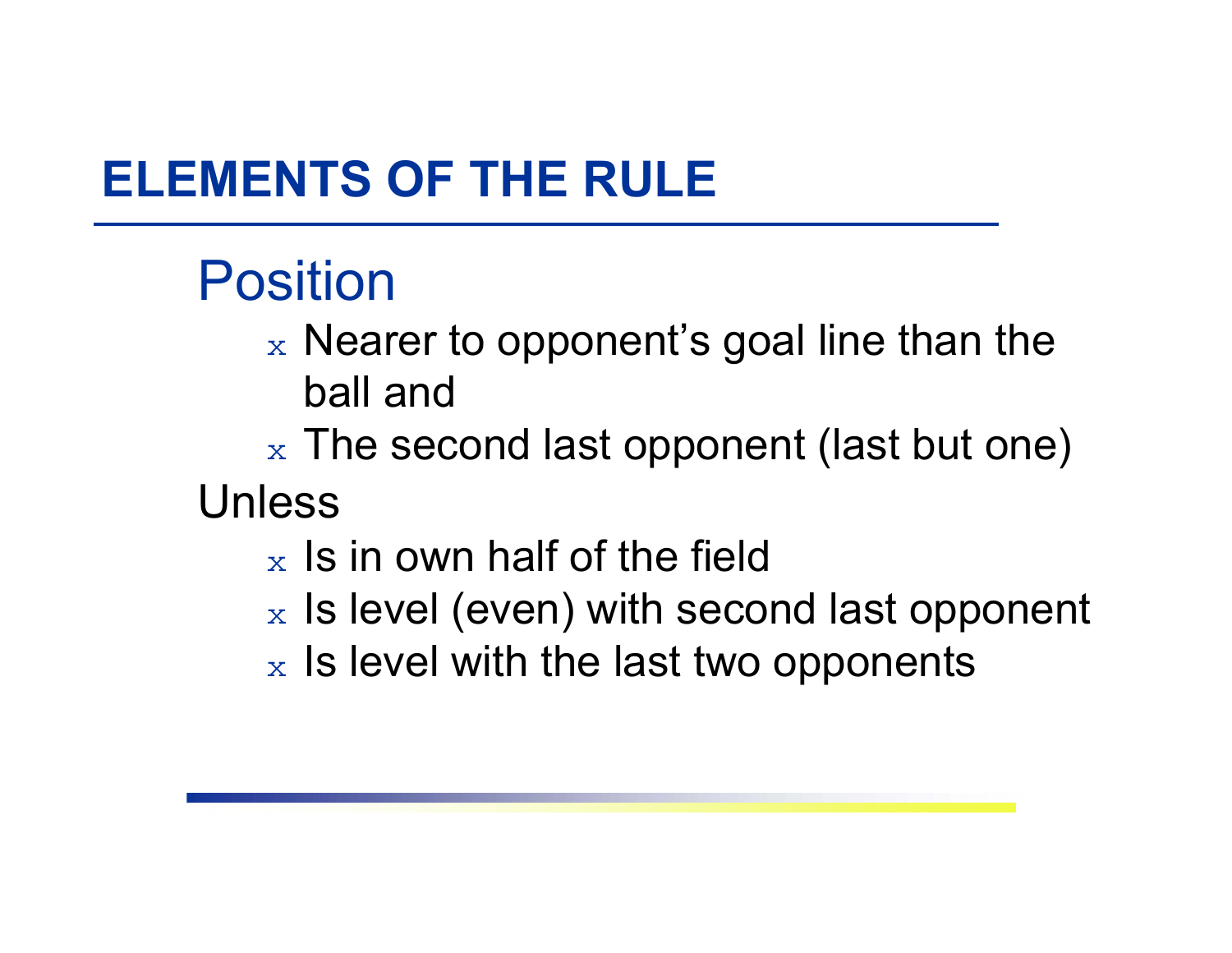#### **What is Even?**

### **The player's torso, legs, feet or head are the factors for determining "even" for purposes of offside.**

**Not hands**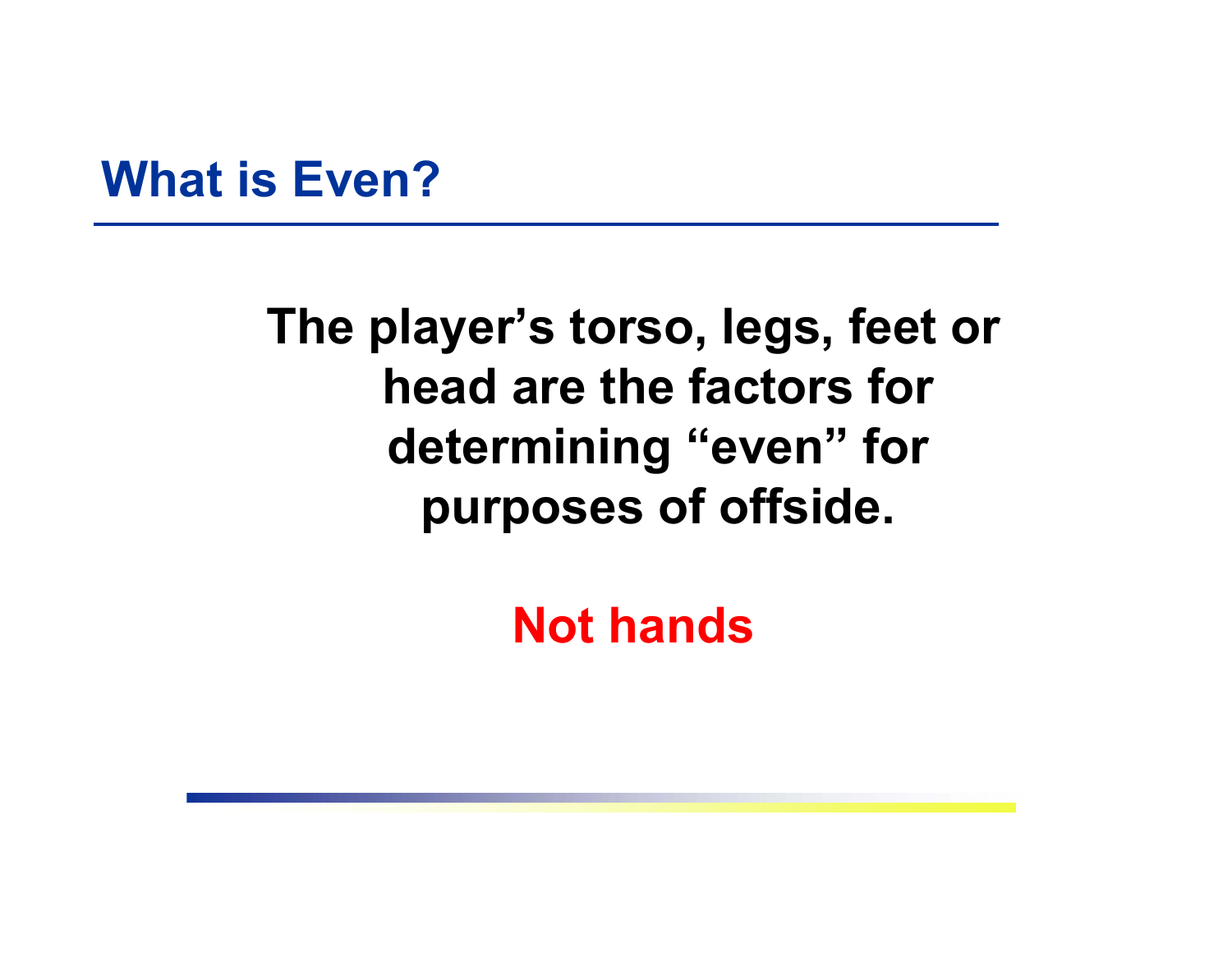# **Timing**

At the moment the ball touches or is played by one of their team Opinion of the referee

Involved in active play by:

- $_\mathrm{\text{x}}$  Interfering with play
- $\mathrm{\mathbf{\mathbf{x}}}$  Interfering with an opponent
- $\mathrm{_{x}}$  Gaining an advantage by being in that position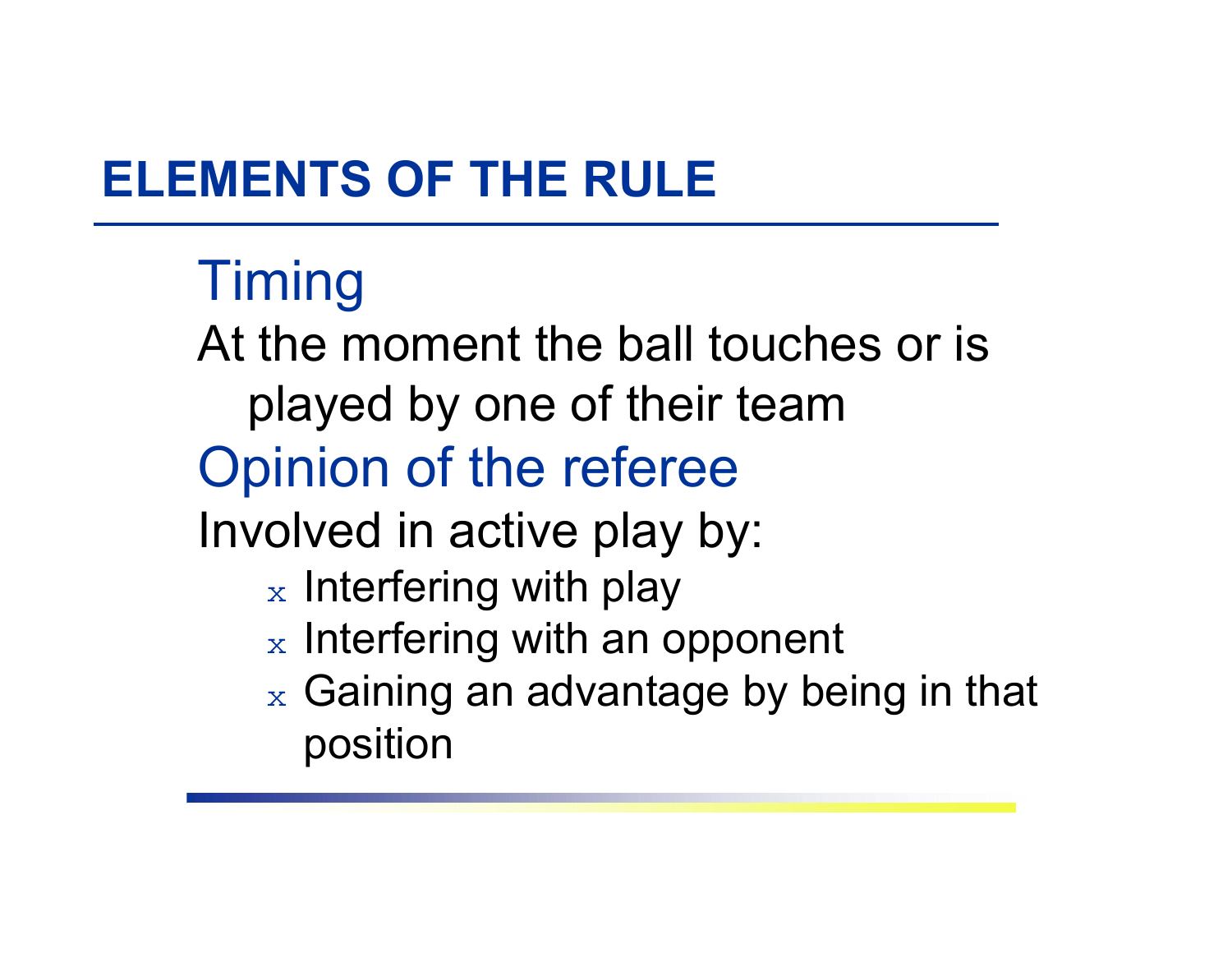It is not an offense in itself to be in an offside position Judgement of offside occurs at the moment the ball is touched or played by a teammate - not - when the player receives the ball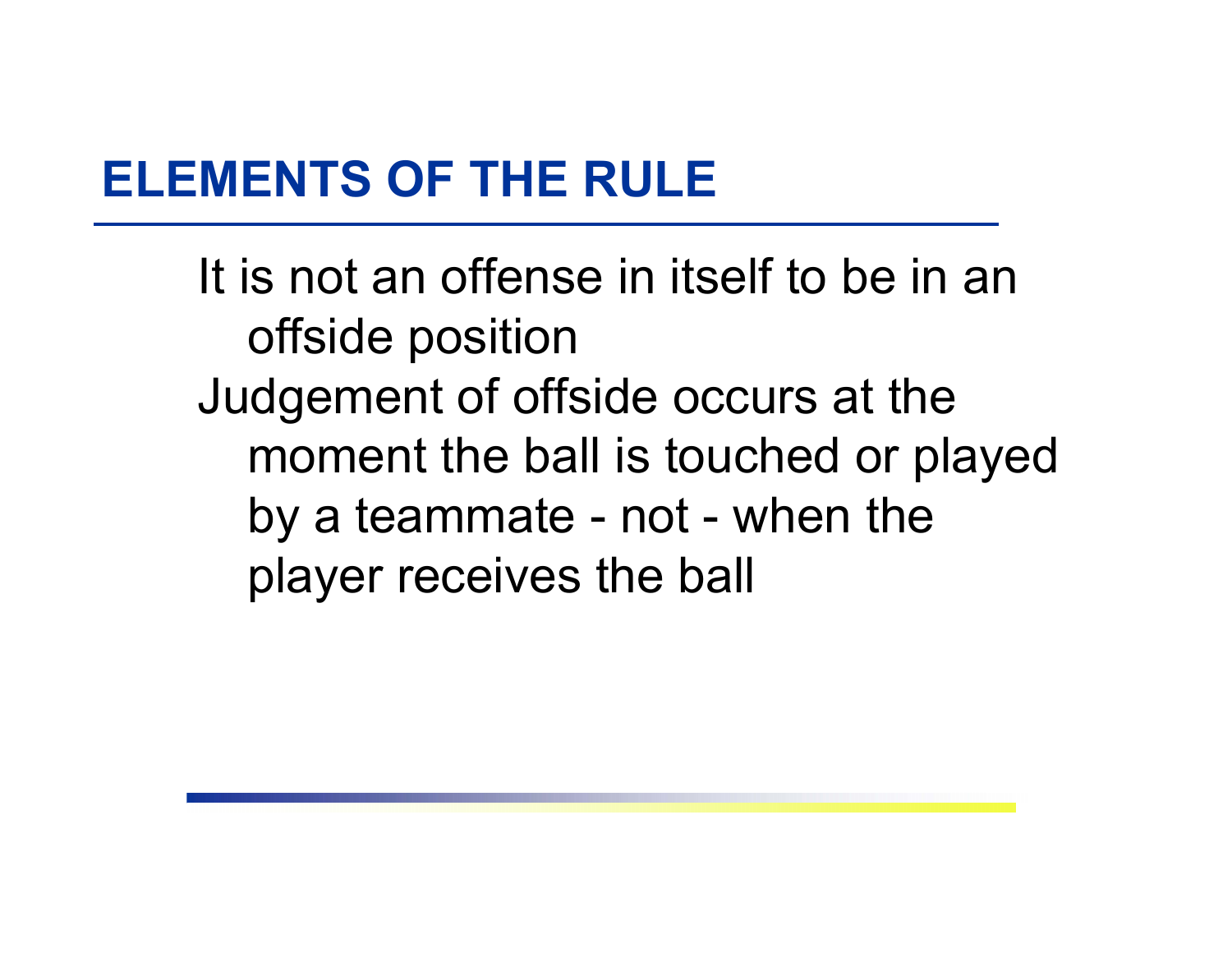There can be an offside offense only:  $\mathrm{\mathsf{x}}$  during the run of play  $\rm{_{\rm x}}$  on a direct free kick  $\mathrm{\mathbf{\mathbf{x}}}$  on an indirect free kick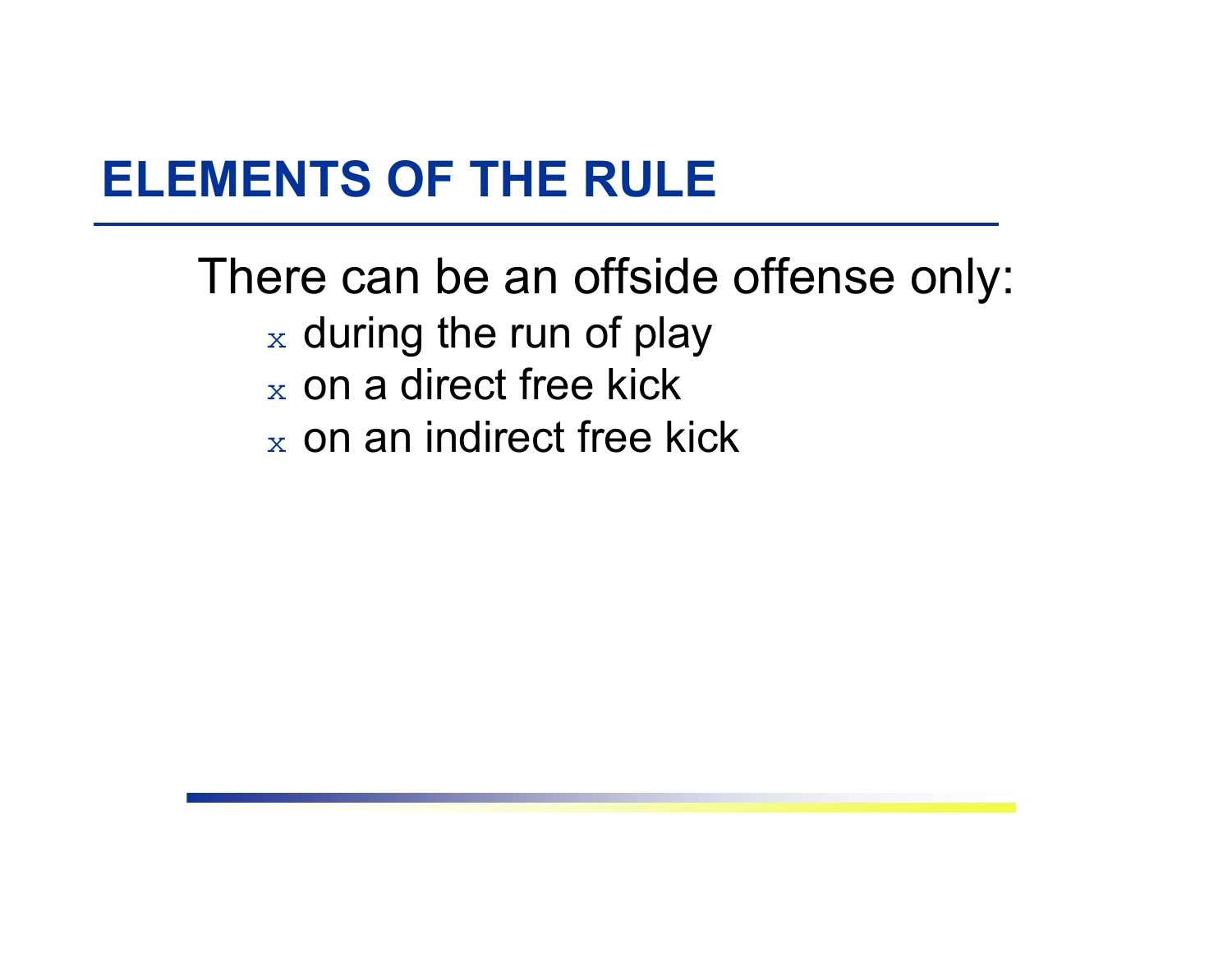- A player cannot be penalized for being in an offside position if the ball is received directly from a: … Goal Kick… Throw In
- … Corner Kick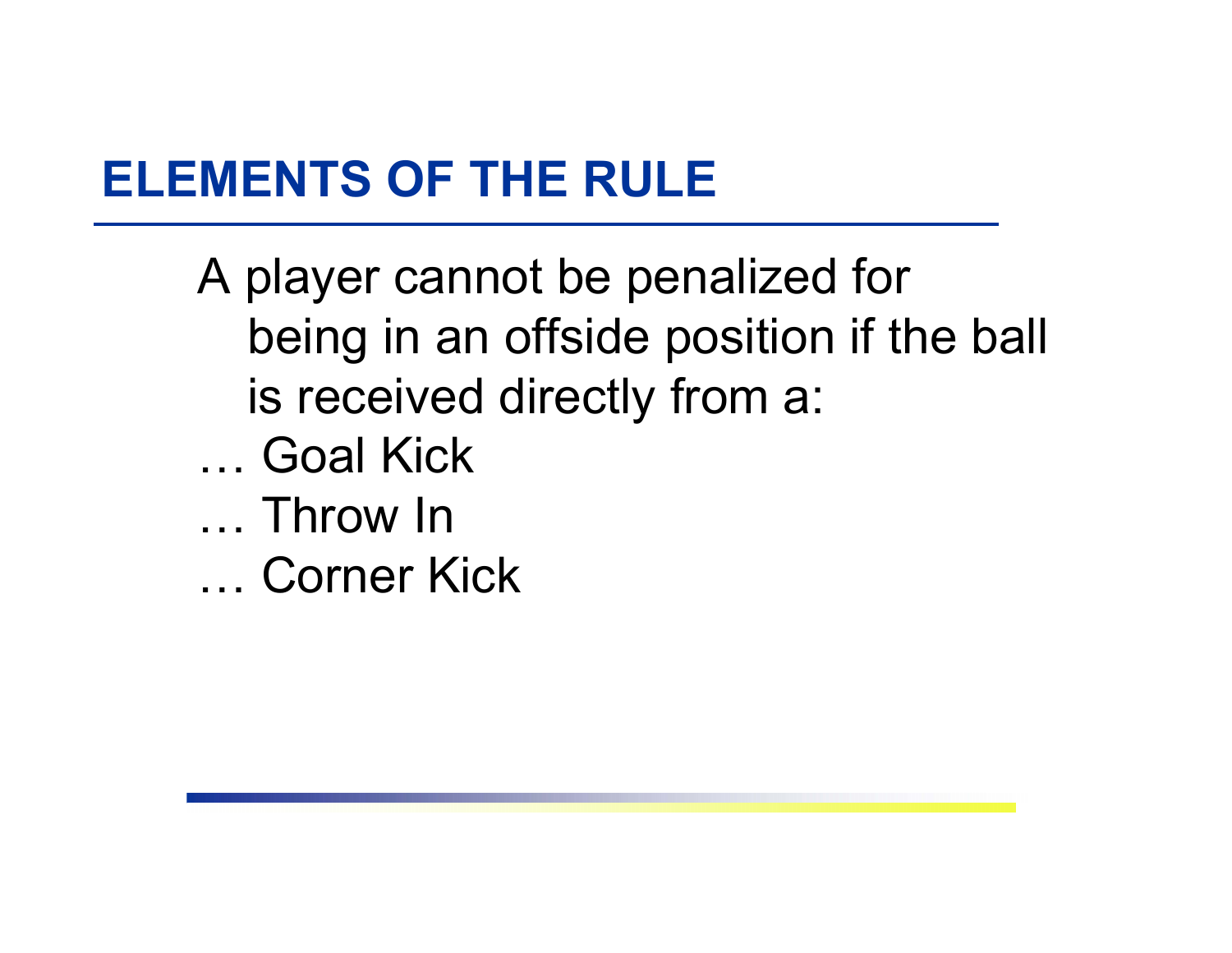#### **Determination of Offside**

When a teammate plays the ball:

- . . Is the player in the attacking half?
- . . Is the player nearer the goal than the ball?
- .. Is the player nearer the goal than the

second last defender?

#### *If yes to above, then*

Is the player interfering with play or an opponent or gaining advantage?

*IF yes, then Offside, otherwise no infraction*